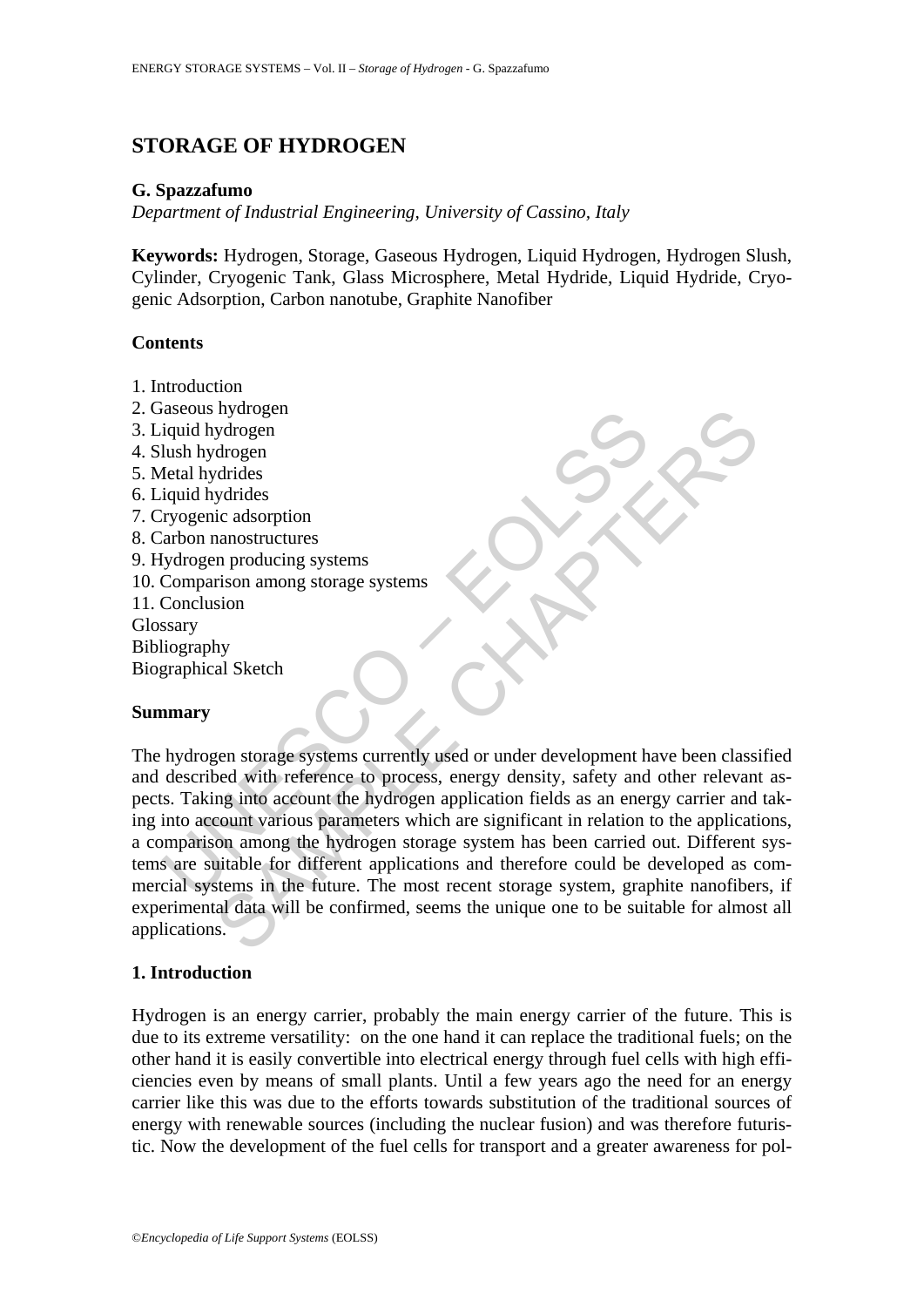lution problems in the urban environment are opening up these prospects for the use of hydrogen.

An energy carrier must, of course, be stored and distributed. These operations may be performed according to different processes. Each method of storage has particular features which make it come out more or less suitable for the use in a particular field and which may influence the choice in an even more decisive way than cost considerations. For example, essentially important aspects are safety, especially when people are exposed to hazard, or the weight and the overall dimensions, for movable applications.

The main forms of hydrogen storage may be pure or combined, and in the latter case there can be a chemical bond or a physical bond. Table 1 shows a classification of the different options.

| Pure                    | Combined                   |
|-------------------------|----------------------------|
| Gaseous in cylinders    | Metal hydrides             |
| Gaseous in microspheres | Liquid hydrides            |
| Liquid                  | Carbon nanotubes           |
| Slush                   | <b>Graphite nanofibers</b> |

Table 1: Hydrogen storage systems

## **2. Gaseous Hydrogen**

From ephonis.<br>
The process in cylinders<br>
Caseous in microspheres<br>
Caseous in microspheres<br>
Liquid hydrides<br>
Carbon nanotubes<br>
Carbon nanotubes<br>
Slush<br>
Table 1: Hydrogen storage systems<br>
Carphite nanofibers<br>
Carphite nanofi Pure Combined<br>
Caseous in cylinders<br>
Caseous in incrospheres<br>
Liquid Marides<br>
Carobin nanofolds<br>
Carobin nanofolds<br>
Carobin nanofolds<br>
Slush<br>
Table 1: Hydrogen storage systems<br> **Hydrogen**<br>
Table 1: Hydrogen storage systems Gaseous hydrogen is the simplest form for storage; in fact molecular hydrogen is found in nature in that state. Usually gaseous hydrogen is stored in pressurised tanks or in cylinders with pressure of 20 MPa. There are no particular problems with the gas compression and with the subsequent reuse. The idea of recovering part of the energy used for compression can be exploited with the steady applications, while it must be rejected for movable applications because the resulting advantage is insignificant, when compared with the problems arising out of the system dimensions and weight.

The need to reach such high storage pressures is justified because of the gas low density. So it is necessary that the containers are made with materials and dimensions such as to endure higher pressures. The use of composite materials make possible to construct tanks that are light and suitable for very high pressures, up to 69 MPa. They can be used for hydrogen transport because they allow us to multiply the transport capacity by a factor 1.5 and this can balance the high cost of such tanks.

However, as the pressure increases, there is an advantage as regards the dimensions which decrease progressively, while the weight decreases only at the beginning, when the variation is caused by the diameter decrease, and then it increases, when the thickness increase prevails (Figure 1). The energy density of a gaseous hydrogen tank is in the range 1-2.5 MJ/l when storage pressure varies between 20 and 70 MPa. Variation in weight also depends strongly on the materials: energy density is in the range 2-10 MJ/kg.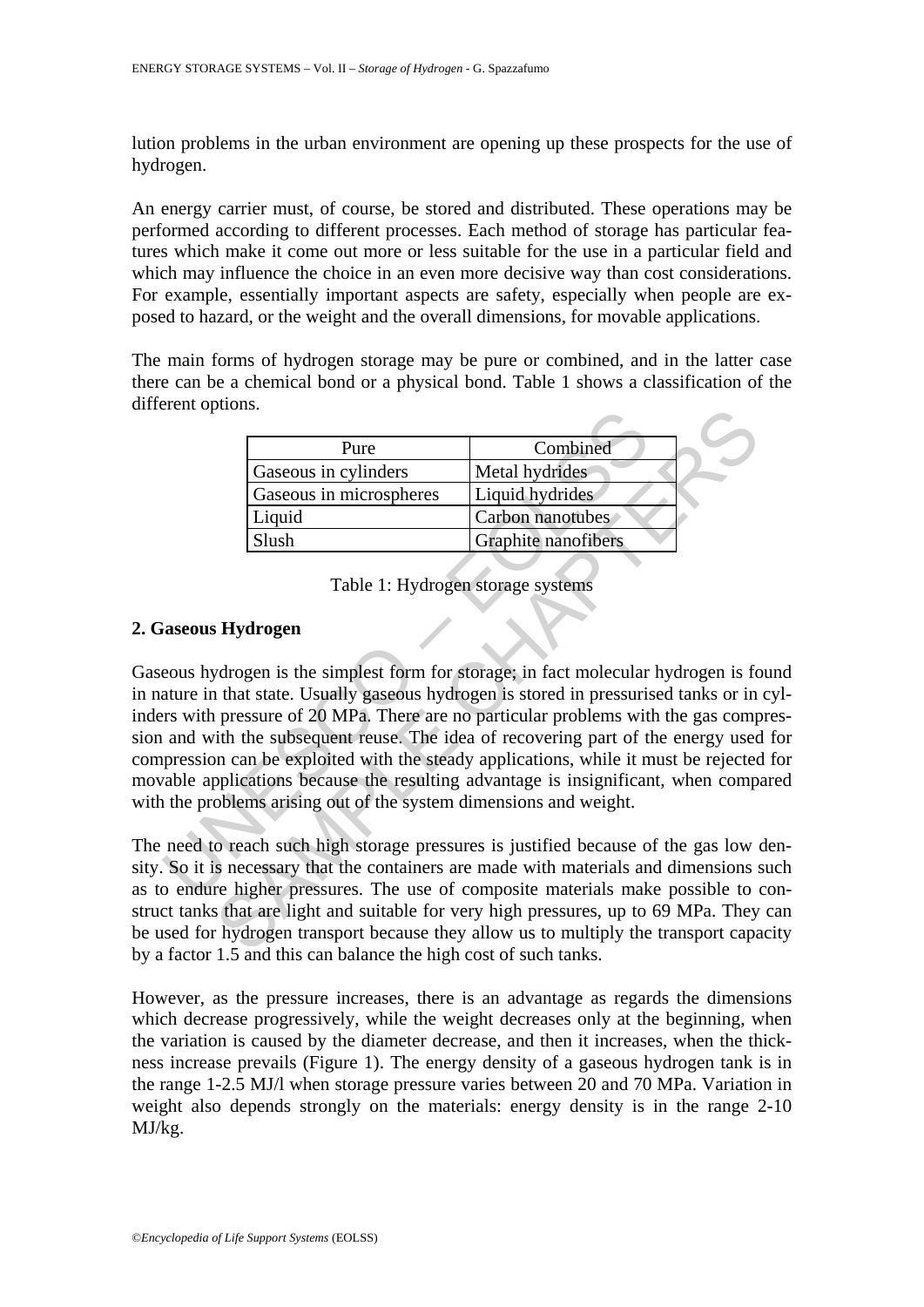

Figure 1: Energy density for gaseous hydrogen in cylinders

By cooling compressed hydrogen down to 80 K, which is the liquefaction temperature for nitrogen, it is possible to increase density by a factor of 3.5. This requires materials suitable for very low temperature and also requires technological development especially for composite materials.

If hydrogen is produced through electrolytic cells at a pressure of 4 MPa and a temperature of 300 K, to compress it until the pressure of 20 MPa is reached, with compression efficiency of 87%, it is necessary to supply a work of compression of 2.99 MJ/kg, that is to say equivalent to 2% of the higher heating value of hydrogen.

**Pressure (MPa)**<br>**Pressure (MPa)**<br>Figure 1: Energy density for gaseous hydrogen in cylin<br>cooling compressed hydrogen down to 80 K, which is the lique<br>initrogen, it is possible to increase density by a factor of 3.5. This<br>a **Example 18** Figure 1: Energy density for gaseous hydrogen in cylinders<br>
Figure 1: Energy density for gaseous hydrogen in cylinders<br>
compressed hydrogen down to 80 K, which is the liquefaction temperar<br>
or very low tempera Regarding safety the best solution would be to make a tank with spherical shape, because there would be a uniform stress on the material. On the other hand, this shape is undoubtedly the least convenient from the point of view of the disposition inside the system, especially if it is on board. Again regarding safety it is also important to consider the possible pressurisation due to the heating and therefore the arrangement of appropriate safety valves.

Otherwise gaseous hydrogen could be stored in hollow glass microspheres, with a diameter between 50 and 100 nm. This method is based on the dependence of permeability to hydrogen on temperature of glass. Hydrogen is put inside the microspheres at a pressure of 40-50 MPa and at temperature of 300-400 °C. After the cooling at ambient temperature, the hydrogen diffusion through the glass walls decreases so that, even if the outside pressure decreases to the atmospheric value, inside the microspheres hydrogen remains at high pressure. Actually, at ambient temperature as well there is a slight loss of hydrogen, because the glass at that temperature is not quite impermeable. The phenomenon, often unwelcome, is influenced by the characteristics of the glass used to make the microspheres, as well as, of course, by the pressure and temperature values. As the molar percentage of forms of glass without reticulated structure increases, the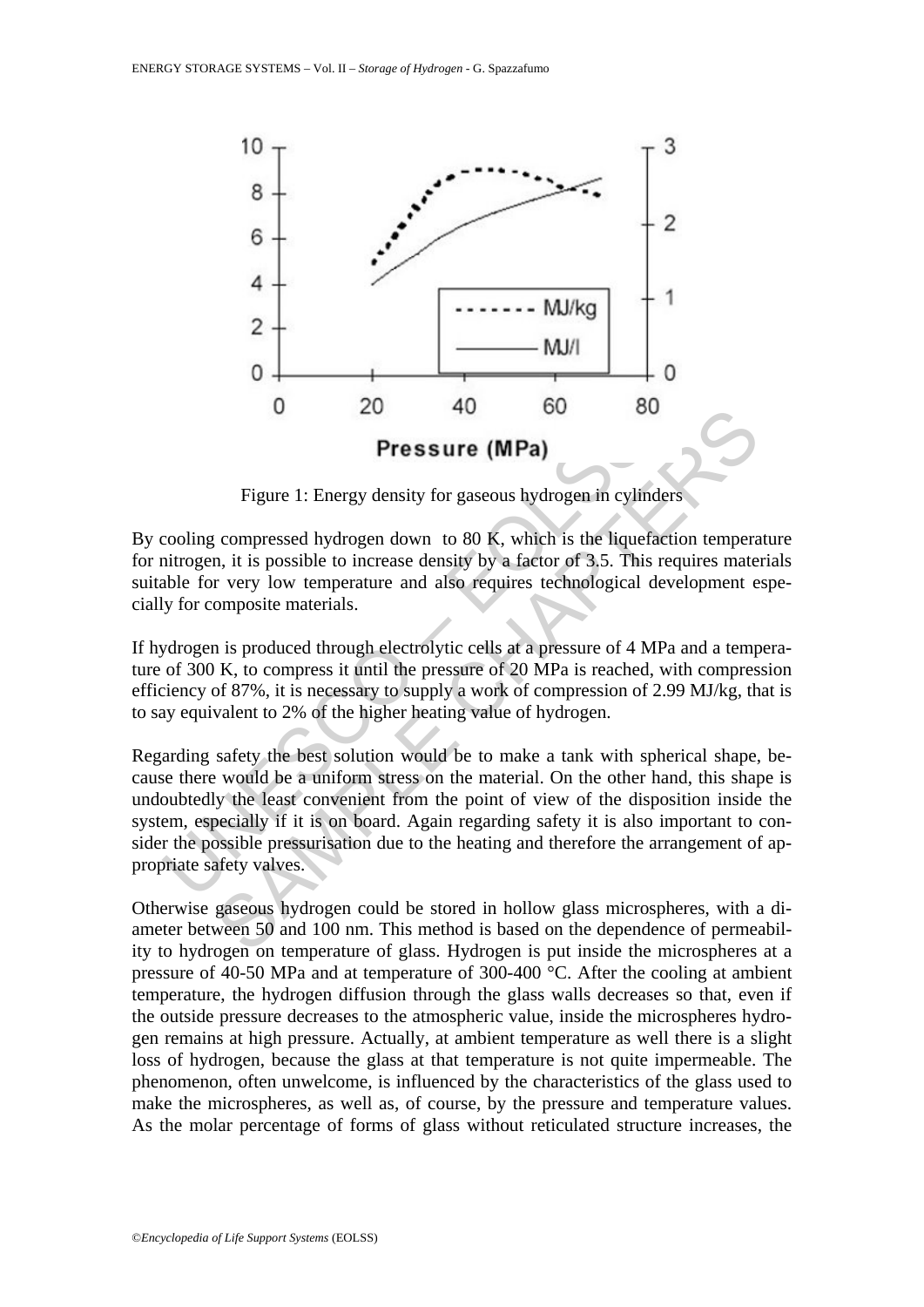losses of hydrogen decrease, but it has negative consequences when it is necessary to store hydrogen because of the decreased permeability.

During the filling procedures, to limit the number of microspheres which break, to the minimum values, it is important to handle them taking particular precautions. First of all it is necessary to make the sample of microspheres reach the chosen filling temperature, usually 350°C. Then we must raise gradually the pressure, so that the difference of pressure between the microspheres outside and inside is not too high, usually 20 MPa. Amid one increase and the other of the pressure, it is necessary to allow hydrogen to pass through the glass walls, keeping a constant pressure for a sufficiently long time. Finally, the temperature will be brought back to the ambient value.

To obtain the release of stored hydrogen, it is necessary to make the microspheres reach a temperature which must increase at the increasing of the desired outflow speed.

because the mass of the mass of the same the same that is the same that the same that the interesting of the desired out maximum working pressure of the microspheres is limited by the stance and by the dimensions of the m Increase or shorten interesting of the microsyperative term interesting of the distributed time<br>the which must increase at the increasing of the districted by the glass mechand<br>num working pressure of the microsypheres. T The maximum working pressure of the microspheres is limited by the glass mechanical resistance and by the dimensions of the microspheres. The quantity of hydrogen which can permeate the microspheres walls, during the filling and emptying procedures, depends fundamentally upon the balls dimensions, upon the composition of the glass, upon the gradient of pressure through the walls and upon the temperature.

In the ideal case of microspheres which are exactly alike and packed in a compact way, and ignoring the thickness as regards the diameter, the available volume is about the 74% of the total space, so hydrogen is stored with a size reduction of 150-200 times (storage energy density 1.8-2.4 MJ/l)

From a gravimetric point of view the mass of hydrogen that can be stored per unit mass of the sample is about 0.04 (storage energy density 5.6 MJ/kg).

If *Q* is the volume of hydrogen per unit mass of the sample passing through the microspheres walls with a difference of pressure Δ*P*, we have:

$$
Q = k \cdot \frac{S}{s} \cdot \Delta P
$$

where  $k$  is the permeability of the microspheres with respect to hydrogen,  $S$  is the medium surface per unit mass and *s* is the microspheres medium thickness.

If *T* is the absolute temperature and *M* the molar percentage of forms of glass without reticulated structure, then we have:

$$
k = 2.21 \cdot 10^{-19} \cdot \left(3.4 + 8 \cdot 10^{-4} \cdot M^3\right) \cdot T \cdot e^{\left(\frac{.3600 + 165 \cdot M}{T}\right)}
$$

and if *d* is the medium diameter and  $\rho_m$  is the microspheres density and  $\rho_v$  is the glass density, then: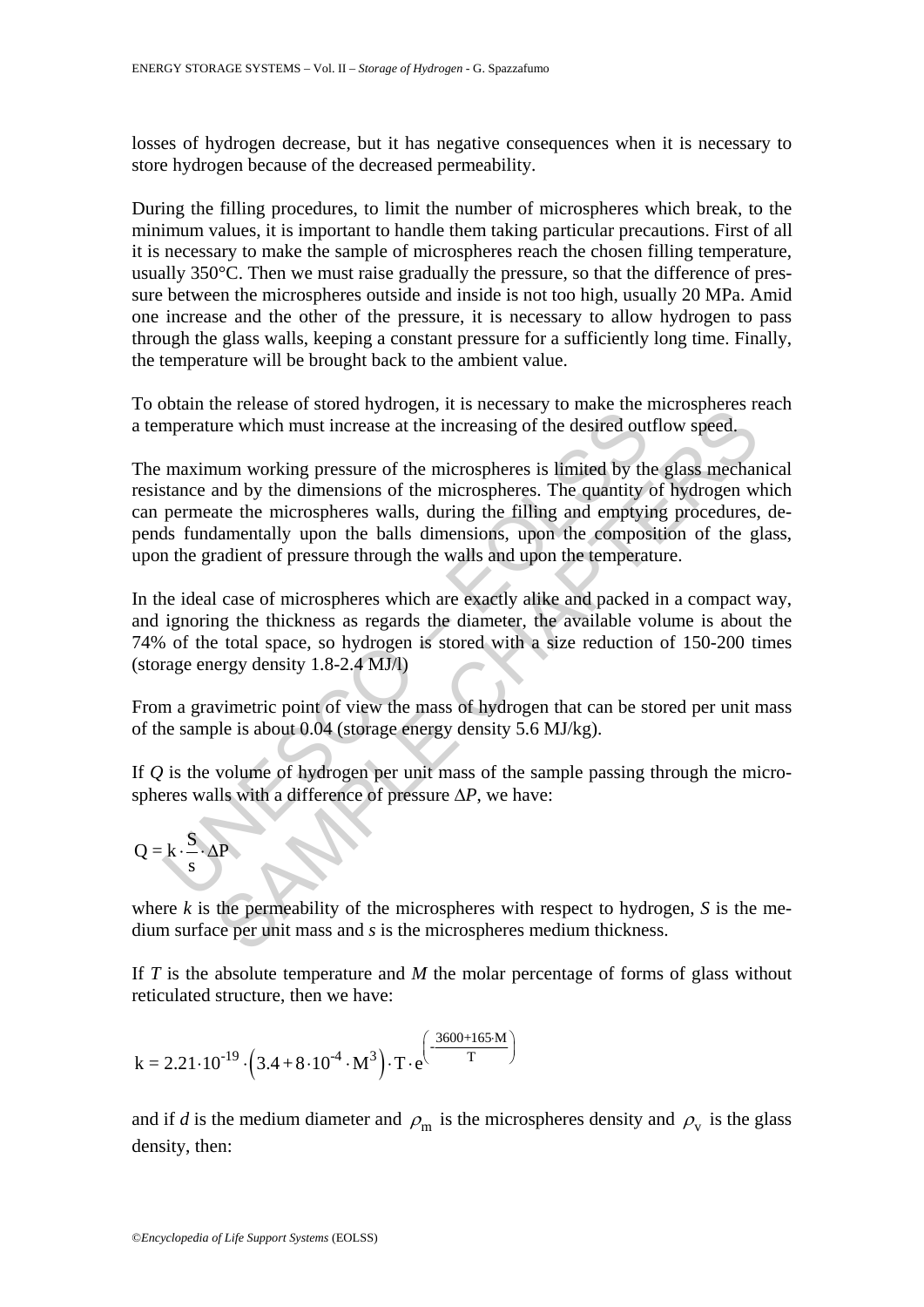$$
S = \frac{6}{d \cdot \rho_m} \text{ and } s = \frac{d}{2} \cdot \left( 1 - \sqrt[3]{1 - \frac{\rho_m}{\rho_v}} \right).
$$

### **3. Liquid Hydrogen**

In order to increase further the volumetric density of hydrogen storage it is possible to resort to liquefaction and storage in cryogenic containers. Liquid hydrogen has, in fact, a density which is about 800 times higher than gaseous hydrogen at atmospheric pressure.

The evaporation of liquid hydrogen inside the tanks must be very limited, because the consequent pressurisation of the tank could become a danger. So, the storage temperature being very low, it is necessary to have very efficient tank insulation systems, so as to reduce to minimum the heat exchange with the environment. The contemporary necessity for a good insulation and of a high resistance, also at low temperatures, implies a rise in weight and dimensions and therefore a great decrease in energy density: the weight of hydrogen stored is about 18% of the weight of the cryogenic tank and the volume available for hydrogen is 50% of the total of the tank.

There are different cycles for the liquefaction of hydrogen. The simplest is the Linde cycle, which is schematically shown in Figure 2 with the schematic of a plant in Figure 3. This cycle is suitable for liquefaction of gases with an inversion temperature (that is the one at which the Joule-Thomson coefficient changes its sign) lower than the ambient temperature: for hydrogen this temperature is 205 K.



Figure 2: Linde cycle for hydrogen liquefaction.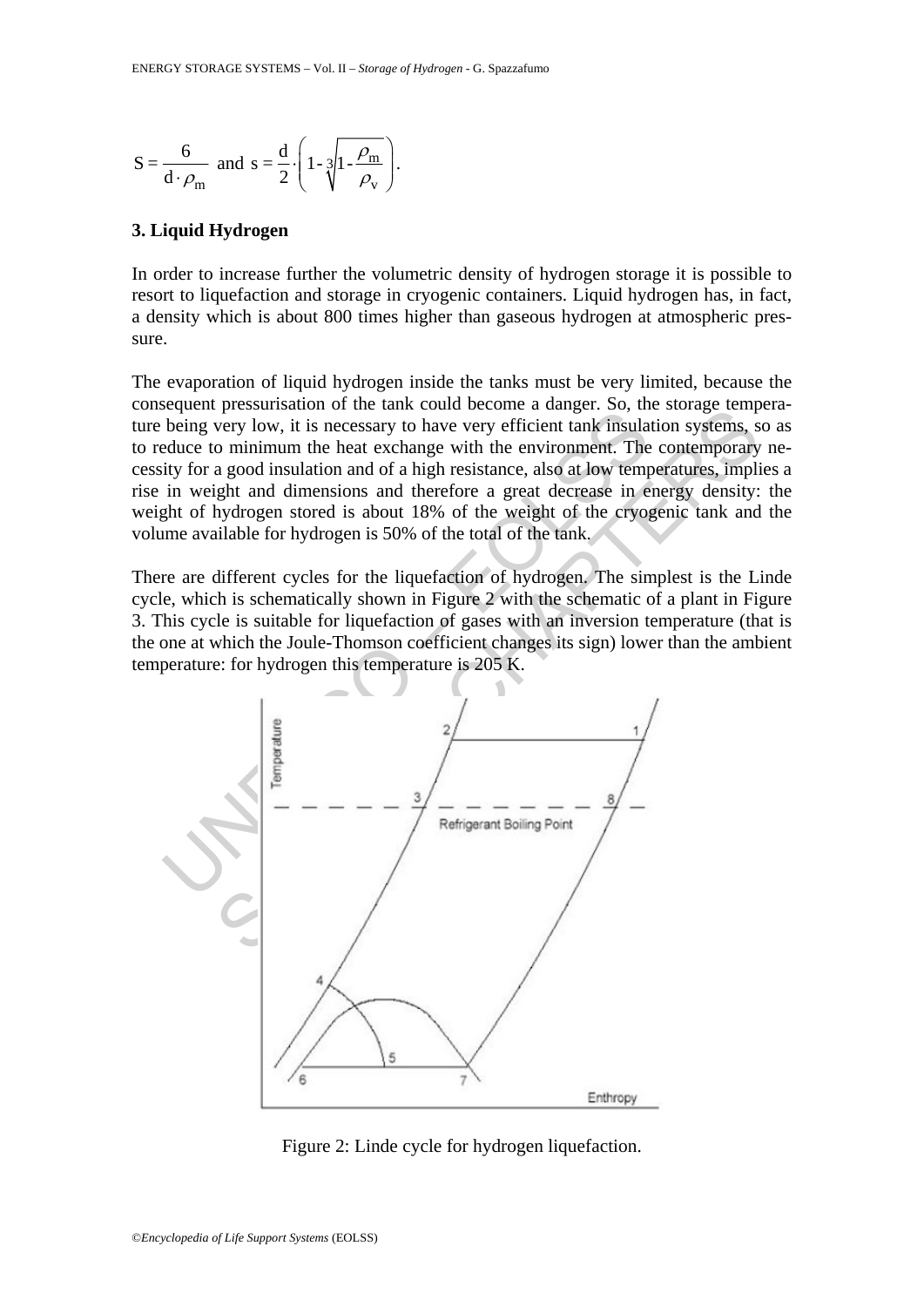

Figure 3: Schematic of a Linde plant for hydrogen liquefaction

Figure 3: Schematic of a Linde plant for hydrogen liquef<br>
uefaction is done by a sequential process of compression-cooli<br>
se of the very low liquefaction temperature of hydrogen (20.3<br>
sure) it is necessary to use a prima Figure 3: Schematic of a Linde plant for hydrogen liquefaction<br>
in is done by a sequential process of compression-cooling-expansion.<br>
the very low liquefaction temperature of hydrogen (20.3 K at atmosph<br>
in is necessary t Liquefaction is done by a sequential process of compression-cooling-expansion. Because of the very low liquefaction temperature of hydrogen (20.3 K at atmospheric pressure) it is necessary to use a primary coolant, water, and a secondary coolant with an intermediate liquefaction temperature. This secondary coolant is liquefied with procedures similar to the ones for hydrogen and then it is made to evaporate again taking heat from hydrogen. Usually nitrogen is used as secondary coolant.

Making an energy balance of the hydrogen circuit, we have:

$$
\dot{m} \cdot h_2 + \dot{m}_r \cdot h_{14} = \dot{m} \cdot h_1 + \dot{m}_r \cdot h_{11} + \dot{m}_l \cdot (h_6 - h_1)
$$

where m is the total mass flow (that is to the compressor) of hydrogen,  $\dot{m}_1$  is the mass flow of liquefied hydrogen,  $\dot{m}_r$  is the mass flow of the coolant, *h* is the enthalpy.

If  $x = m_r / m$  and  $y = m_l / m$  we have  $y = \left[ (h_1 - h_2) + x \cdot (h_{l1} - h_{l4}) \right] / (h_1 - h_6)$  and the maximum fraction of liquefied hydrogen is  $y_{max} = (h_8 - h_3)/(h_8 - h_6)$  where  $h_3$  and  $h<sub>8</sub>$  are bound to the evaporation temperature of the secondary coolant.

The minimum specific energy necessary to isobarically liquefy hydrogen from ambient temperature and atmospheric pressure is  $w_{min} = T_1 \cdot (s_1 - s_6) - (h_1 - h_6) = 14.2 \text{ MJ/kg}$ where  $T$  is the temperature and  $s$  the specific entropy and the subscripts 1 and 6 represent the initial and final conditions respectively. Actually the necessary energy is much higher and this is really one of the more critical aspects of the use on large scale of this form of storage.

The Linde cycle underwent in time some changes directed to reduce the compression work and to increase the fraction of liquefied hydrogen. Besides, it is necessary to consider that the molecule of hydrogen can be found in two different energetic states, the ortho-hydrogen form and the para-hydrogen form, depending on the configuration of the nuclear spins. At ambient temperature hydrogen is formed by a mixture defined normal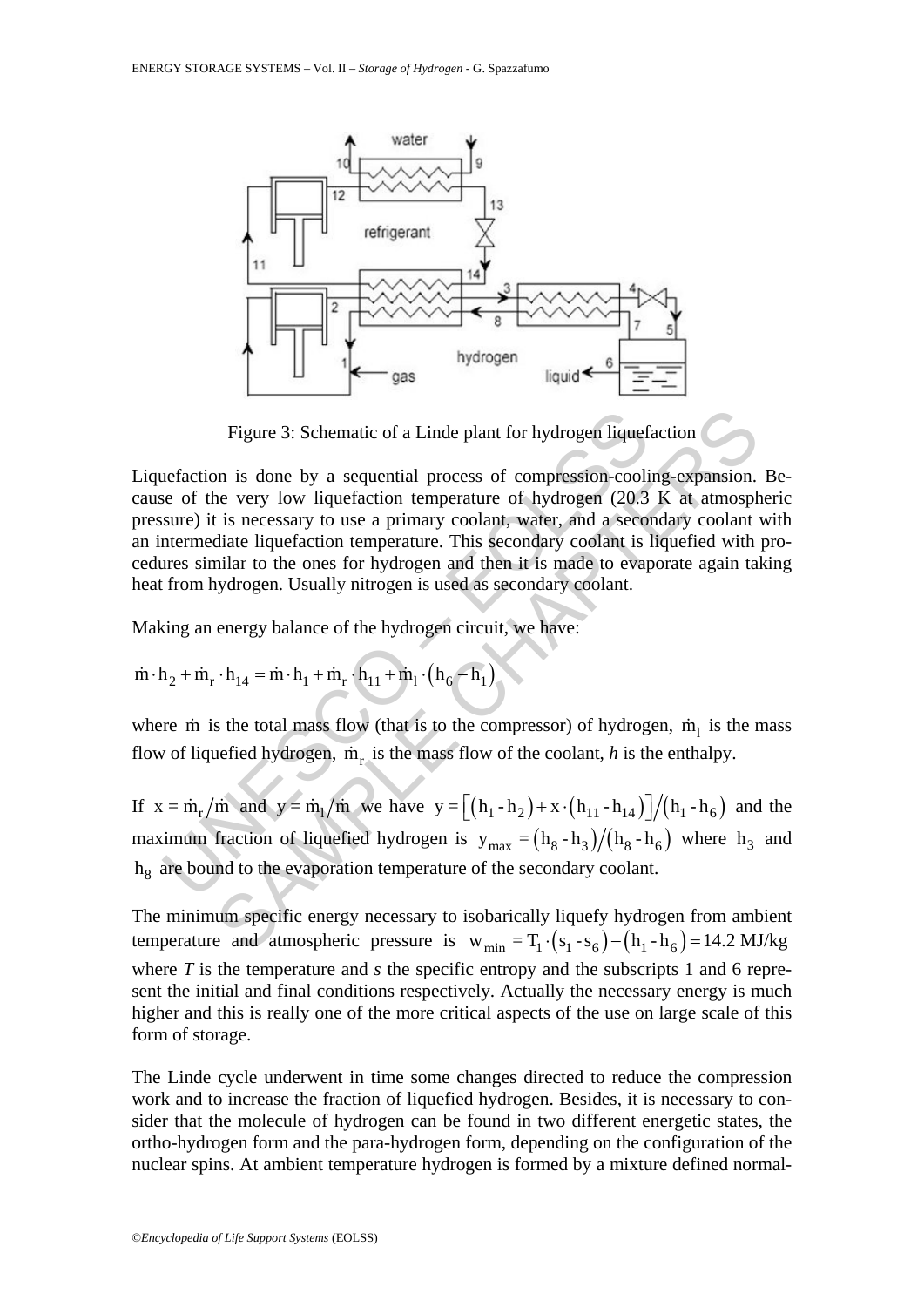hydrogen and composed of 25% of para-hydrogen and 75% of ortho-hydrogen. For higher temperatures this mixture remains unchanged, while as the temperature decreases the para-hydrogen percentage increases progressively (Table 2). The energetic level of the para-hydrogen form is lower than that of the ortho-hydrogen form, so the isothermal change ortho-para-hydrogen is exothermic. Without the use of the catalysts this change occurs spontaneously and proceeds very slowly: then liquefaction of normal-hydrogen takes place and the subsequent heat transfer connected to the above mentioned change causes partial evaporation of hydrogen. To prevent this from occurring, it is necessary to use suitable catalysts and remove during the liquefaction phase the heat connected to the ortho-para-hydrogen change.

| А     |        | 20   |                 |       |       | $100^{\circ}$ | 200 | 300   | 500   |
|-------|--------|------|-----------------|-------|-------|---------------|-----|-------|-------|
| %     | 100.00 |      | $99.82$   97.02 | 88.73 | 77.05 | 38.62   25.97 |     | 25.07 | 25.00 |
| J/mol | 1417   | 1417 | 1417            | 1417  | 1416  | 1295          | 440 |       |       |



Table 2: Para-hydrogen contents and conversion heat at equilibrium conditions

Figure 4: Schematic of a plant for hydrogen liquefaction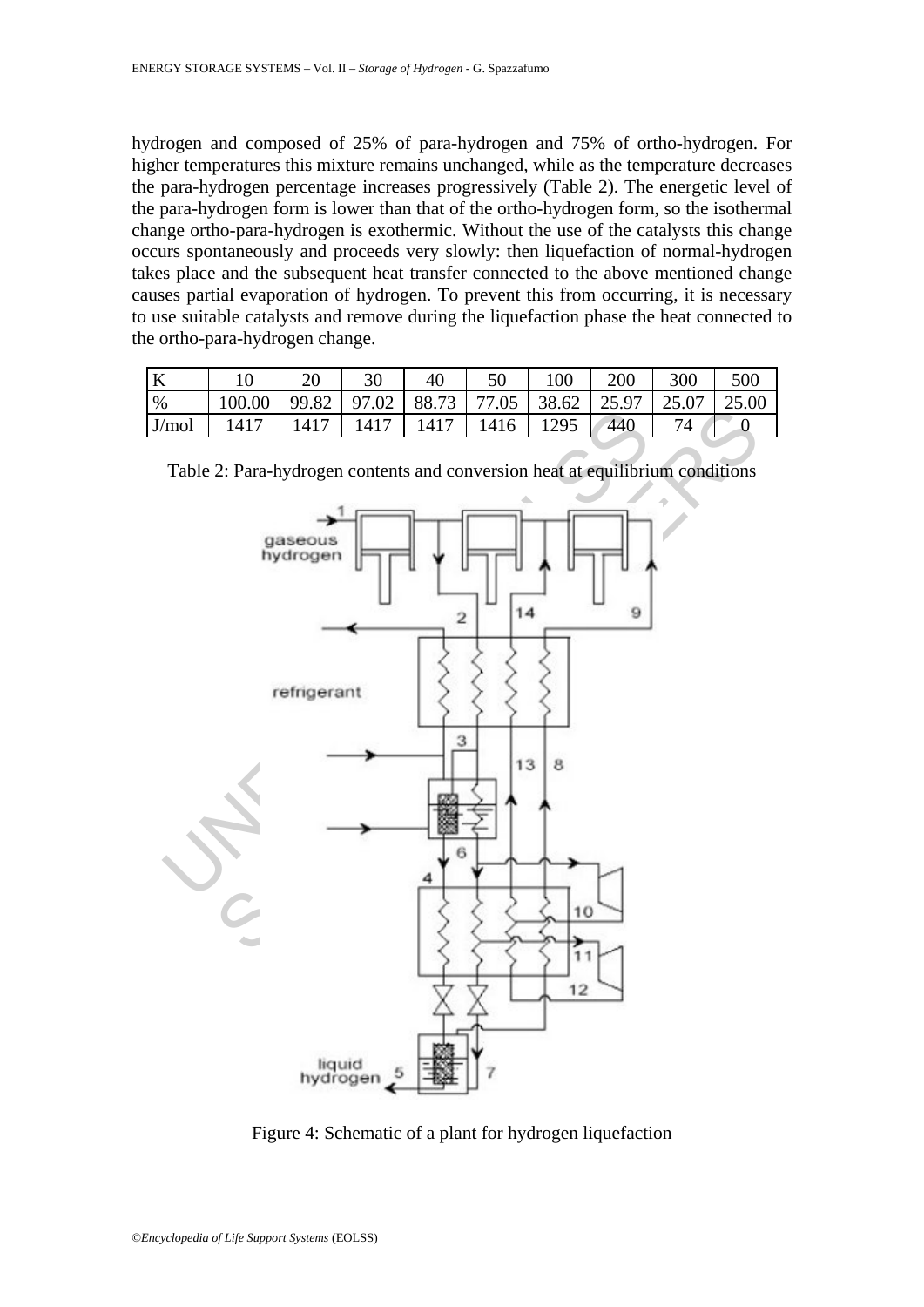It follows that the plants used for the liquefaction of large quantities of hydrogen employ cycles much more complicated than the above seen one. One example is schematically shown in Figure 4.

In such a plant the hydrogen to be liquefied is divided into a primary flow and a secondary flow. The first one is converted from ortho-hydrogen to para-hydrogen in two different stages: the former one (3-4) at the nitrogen boiling point and the second one (5-6) at the hydrogen boiling point.

The secondary flow is partially liquefied (6-7) without conversion and is used in the second stage for primary flow conversion. The secondary flow is also used for energy recovery by means of two turbines which produce mechanical energy and at the same time provide for gas cooling.

## **4. Slush Hydrogen**

| $\mathbf{m}$ provide for gas coomig.                                                                                                                                                                                                                                                                                                                                    |              |             |              |            |  |  |  |  |  |  |  |
|-------------------------------------------------------------------------------------------------------------------------------------------------------------------------------------------------------------------------------------------------------------------------------------------------------------------------------------------------------------------------|--------------|-------------|--------------|------------|--|--|--|--|--|--|--|
| he work of liquefaction increases therefore at the increasing of the final concentratio<br>f para-hydrogen: to liquefy 1 kg of hydrogen with a final concentration of para<br>ydrogen equal to 95% it is necessary to supply about 35 MJ, corresponding to abou<br>.5 times the minimum value and also to about the 25% of the energetic content of hy<br>rogen itself. |              |             |              |            |  |  |  |  |  |  |  |
| is however necessary to notice that, because of the slowness of the spontaneous cor<br>ersion process, the optimum concentration of para-hydrogen depends on the storage<br>me.                                                                                                                                                                                         |              |             |              |            |  |  |  |  |  |  |  |
| . Slush Hydrogen                                                                                                                                                                                                                                                                                                                                                        |              |             |              |            |  |  |  |  |  |  |  |
| lush hydrogen is a mixture composed of 50% of liquid hydrogen and 50% of solid hy<br>rogen at the temperature and at the pressure of the triple point (table 3).                                                                                                                                                                                                        |              |             |              |            |  |  |  |  |  |  |  |
| he slush presents a fluid-dynamic behavior similar to the liquid hydrogen one and ca<br>e distributed exploiting the same infrastructures, besides it has a higher density (+15%)<br>resenting less leaks for evaporation.                                                                                                                                              |              |             |              |            |  |  |  |  |  |  |  |
|                                                                                                                                                                                                                                                                                                                                                                         | liquid (NLC) | liquid (TP) | slush $(TP)$ | solid (TP) |  |  |  |  |  |  |  |
| Temperature $(K)$                                                                                                                                                                                                                                                                                                                                                       | 20.39        | 13.96       | 13.96        | 13.96      |  |  |  |  |  |  |  |
| Pressure (kPa)                                                                                                                                                                                                                                                                                                                                                          | 101.33       | 7.20        | 7.20         | 7.20       |  |  |  |  |  |  |  |
| Density $(kg/m^3)$                                                                                                                                                                                                                                                                                                                                                      | 70.77        | 77.22       | 81.50        | 86.50      |  |  |  |  |  |  |  |
| Enthalpy (kJ/kg)                                                                                                                                                                                                                                                                                                                                                        | 271.0        | 212.8       | 183.7        | 154.6      |  |  |  |  |  |  |  |

Table 3: Hydrogen characteristics at Normal Liquefaction Condition and at Triple Point

To produce the slush the method of scraping is used. This method utilizes liquid helium to produce solid hydrogen on the surface of a heat exchanger.

The solid hydrogen produced is then scraped with a sort of auger and mixed with the residual liquid hydrogen, while gaseous helium is recycled to be liquefied again.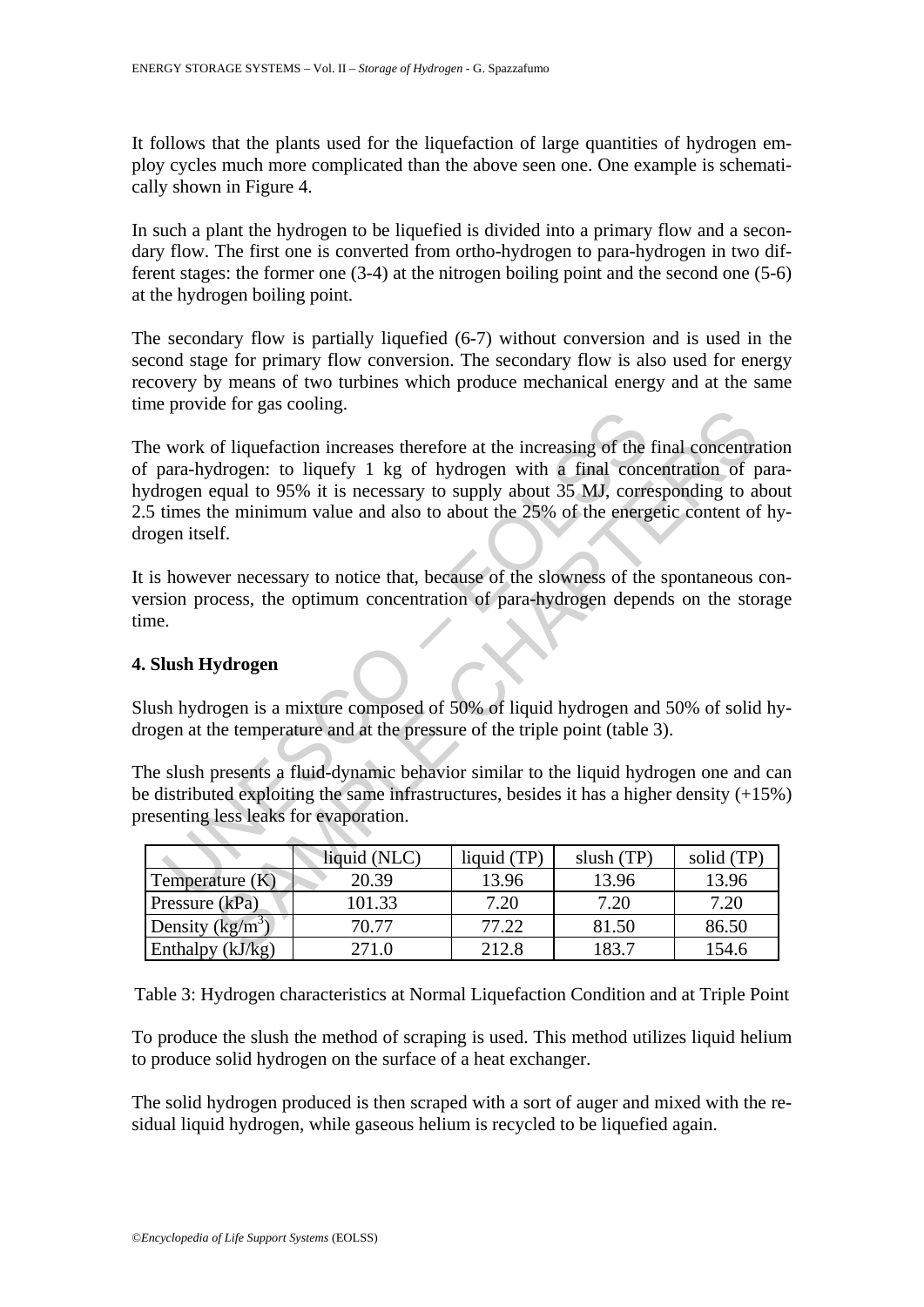- -
- -

# TO ACCESS ALL THE **21 PAGES** OF THIS CHAPTER, Visit[: http://www.eolss.net/Eolss-sampleAllChapter.aspx](https://www.eolss.net/ebooklib/sc_cart.aspx?File=E3-14-05-01)

#### **Bibliography**

It is not useful to report a traditional bibliography because we can divide the hydrogen storage systems in two groups:

- established technologies, like gaseous hydrogen stored in cylinders or liquid hydrogen stored in cryogenic tanks: most of data are probably available in every energy related handbook;
- technologies under development, which require a further division:
- groups.<br>
Sestablished technologies, like gaseous hydrogen stored in cylinders or liqu<br>
seryogenic tanks: most of data are probably available in every energy related ha<br>
technologies under development, which require a furth red technologies, like gaseous hydrogen stored in cylinders or liquid hydrogen store clanks: most of data are probably available in every energy related handbook;<br>gies under development, which require a further division:<br>g ∗ metal hydrides: it is possible to write some volumes only reporting the titles of articles written about them and most of the articles concern only one or few specific hydrides so that it is not useful at this concern;
	- ∗ carbon structures: there are not many articles, but they are not easy to find; moreover, when this article will be published there will be other article more updated because this field is under continuos development.

Interesting and updated articles can be found on:

- International Journal of Hydrogen Energy;
- Proceedings of World Hydrogen Energy Conference;
- Proceedings of HYPOTHESIS (Hydrogen Power Theoretical and Engineering Solutions International Symposium).

A good suggestion is also to check on some relevant web sites. There are a lot of them more or less related to hydrogen; here are some of them:

- http://www.eren.doe.gov/hydrogen/
- http://www.HyWeb.de/gazette-e
- http://www.hfcletter.com/
- http://www.ttcorp.com/nha/
- http://www.rebresearch.com/H2links.html

#### **Biographical Sketch**

**Giuseppe Spazzafumo** was born in Carrara (Italy), 29 Dec. 1959. Graduated (Mechanical Engineering, thesis on plants of biophotoproduction of hydrogen) in 1984 from University of Pisa. PhD (Energetics, thesis on use of MCFC in powerplants) in 1988 at University of Pisa. He works at University of Cassino since 1989: Lecturer, 1989-1991, Assistant Professor, 1992-2002, and Associate Professor since 2002. Reviewer of International Journal of Hydrogen Energy since 1989. Coordinator of HYPOTHESIS (HYdrogen POwer THeoretical and Engineering Solution International Simposium) series. Secretary of Italian Hydrogen Association (Forum Italiano dell'Idrogeno) since its creation.

Member of IAHE Board of Directors since 1999.